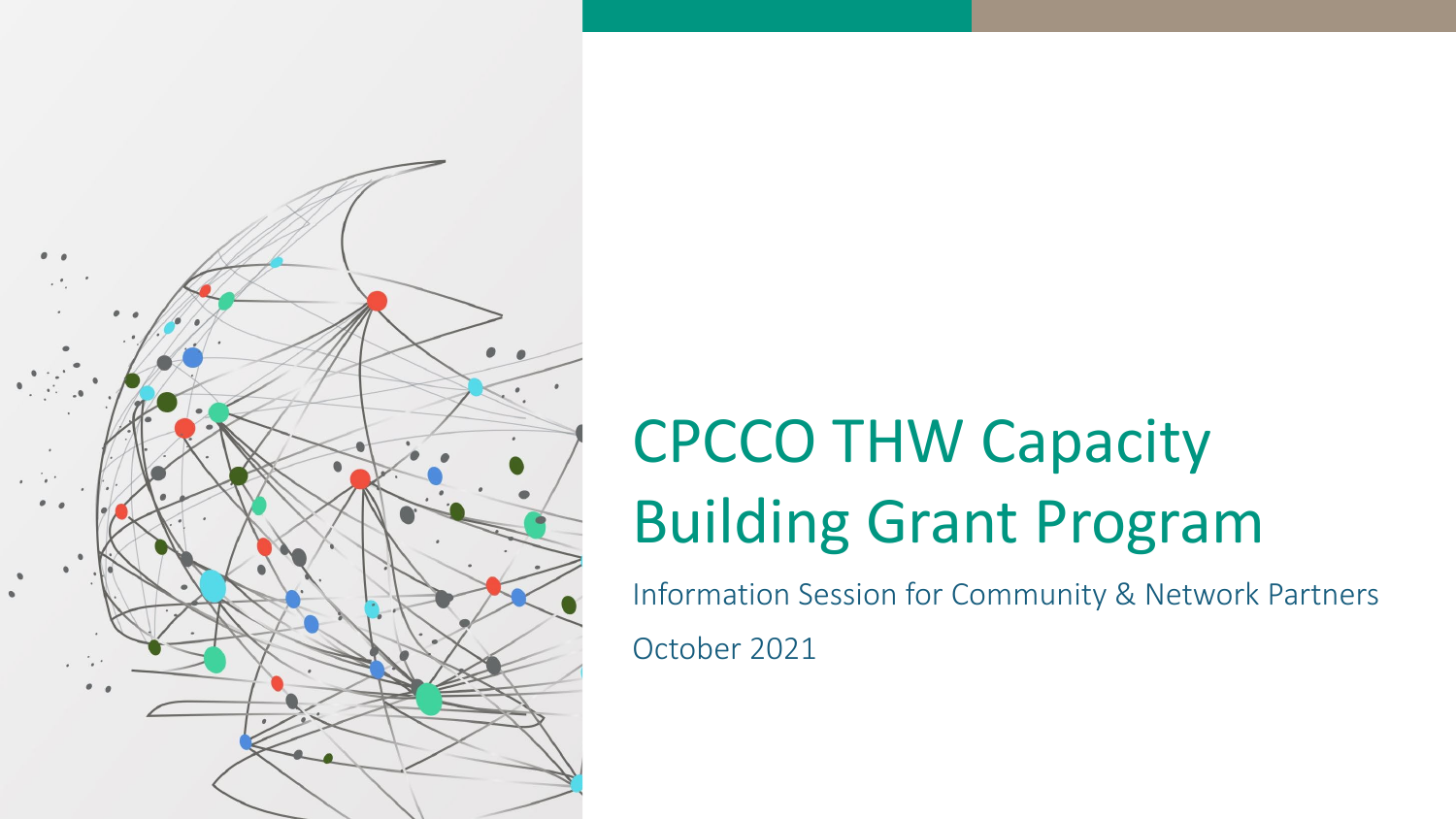## CPCCO's Vision for THWs

Achieving Health Equity through Supporting RHIP Strategic Priority Areas via THW Integration

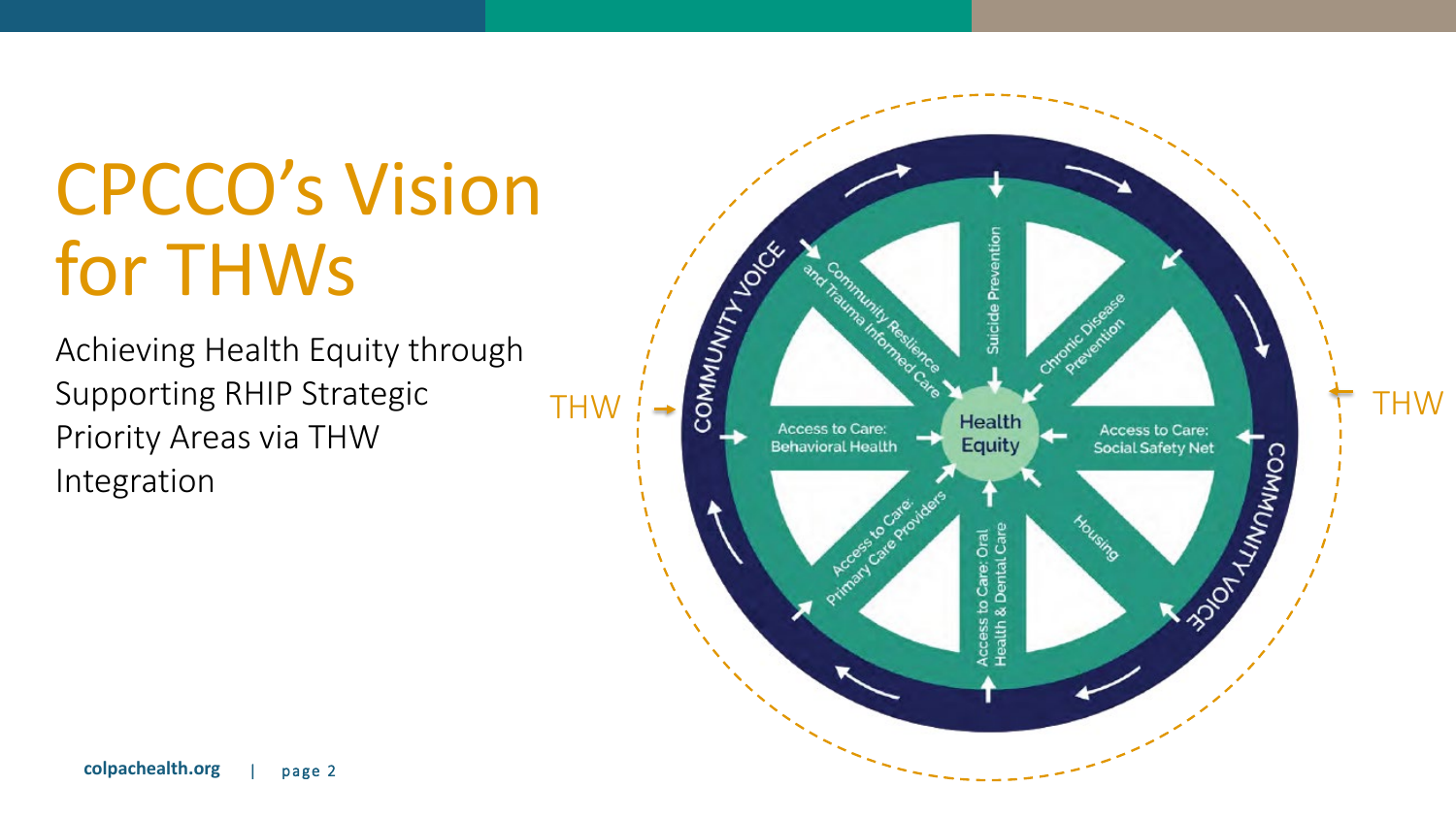### THWs & Populations They Can Support

| <b>CHWs</b>                                                                                                                                                                                     |                                                                                                                             |                                                                                                                                                                           |                                                                                                            |                                                                                                                                                           |
|-------------------------------------------------------------------------------------------------------------------------------------------------------------------------------------------------|-----------------------------------------------------------------------------------------------------------------------------|---------------------------------------------------------------------------------------------------------------------------------------------------------------------------|------------------------------------------------------------------------------------------------------------|-----------------------------------------------------------------------------------------------------------------------------------------------------------|
| People with<br>chronic conditions<br>Culturally and/or<br>linguistically<br>People with<br>specific<br>communities (ex.<br>Promotoras and<br>People<br>Latinx/Hispanic<br>population)<br>issues | <b>Peer Support Specialists</b><br>People in recovery<br>Substance Use<br>Disorders (SUDs)<br>experiencing<br>mental health | <b>Personal Health Navigator</b><br>People/families<br>with kids with<br>developmental<br>delays/concerns<br>People needing<br>assistance<br>navigating health<br>systems | <b>Doulas</b><br>People who are<br>pregnant<br>Support before,<br>during and after<br>the birth of a child | <b>Peer Wellness</b><br><b>Specialists</b><br>People with Mental<br>Health conditions<br>and comorbid<br>chronic<br>condition(s) (ex.<br>SPMI & Diabetes) |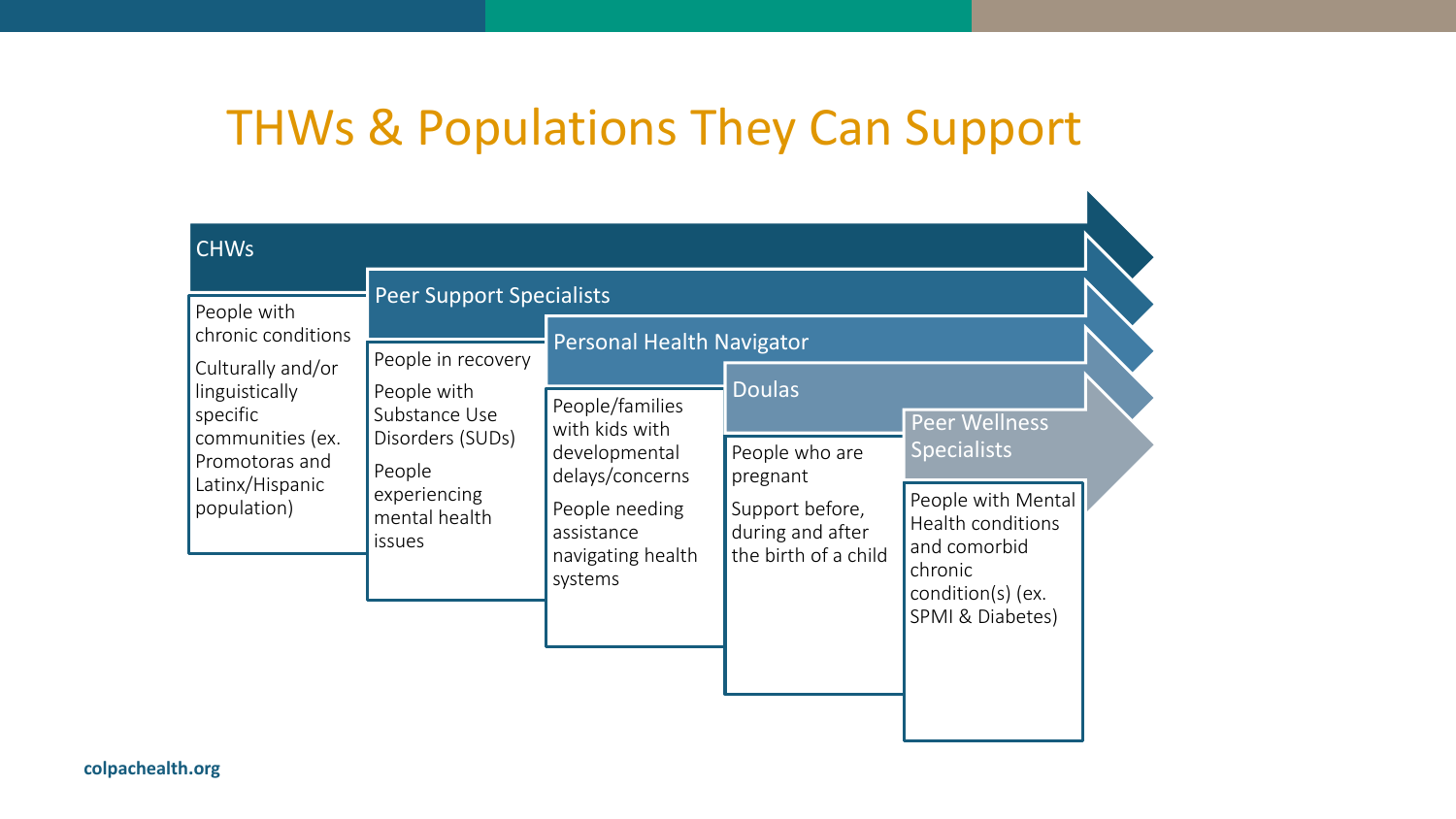## Health Equity: Centering the margins



#### **The Role of Traditional Health Workers**

- Locally trusted THWs can serve as an effective link between health facilities, health workers, and communities, and THWs who are embedded in their communities can provide services to difficult-to-reach populations.
- THWs can play a key role in strengthening health systems to provide people-centered care that is equitable, culturally and linguistically appropriate.
- CCO 2.0 contract requires actions to increase the integration and use of traditional health workers (THWs)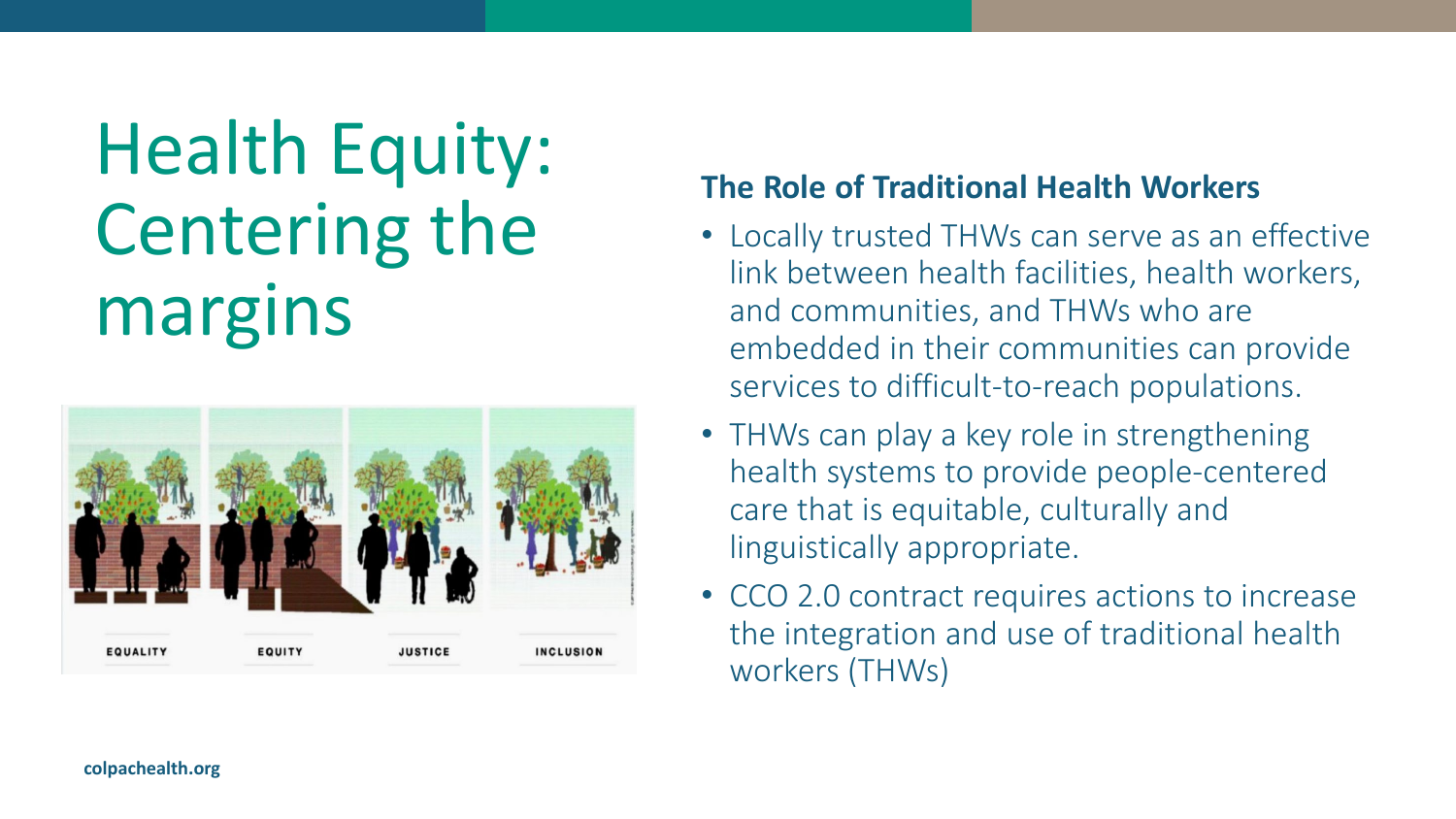### Grant Program Overview

- **CPCCO will invest in Community Based Organizations (CBO's) and Clinical organizations for projects focused on integrating THWs**
- **Projects will explore, develop, and test the role of Traditional Health Workers in improving health through integration in clinical and community-based settings**
- **Projects must include CCO members as part of the target population to be served**
- **An emphasis will be placed on efforts focused on the following:**
	- o CBOs that are culturally specific or serve targeted subpopulations
		- o Example: Latinx/Hispanic population; families of children 0-5 with developmental delays or disabilities
	- o Community Health Workers (CHWs)
	- o Promotoras de Salud
	- o Personal Health Navigators
	- o Peer Support Specialists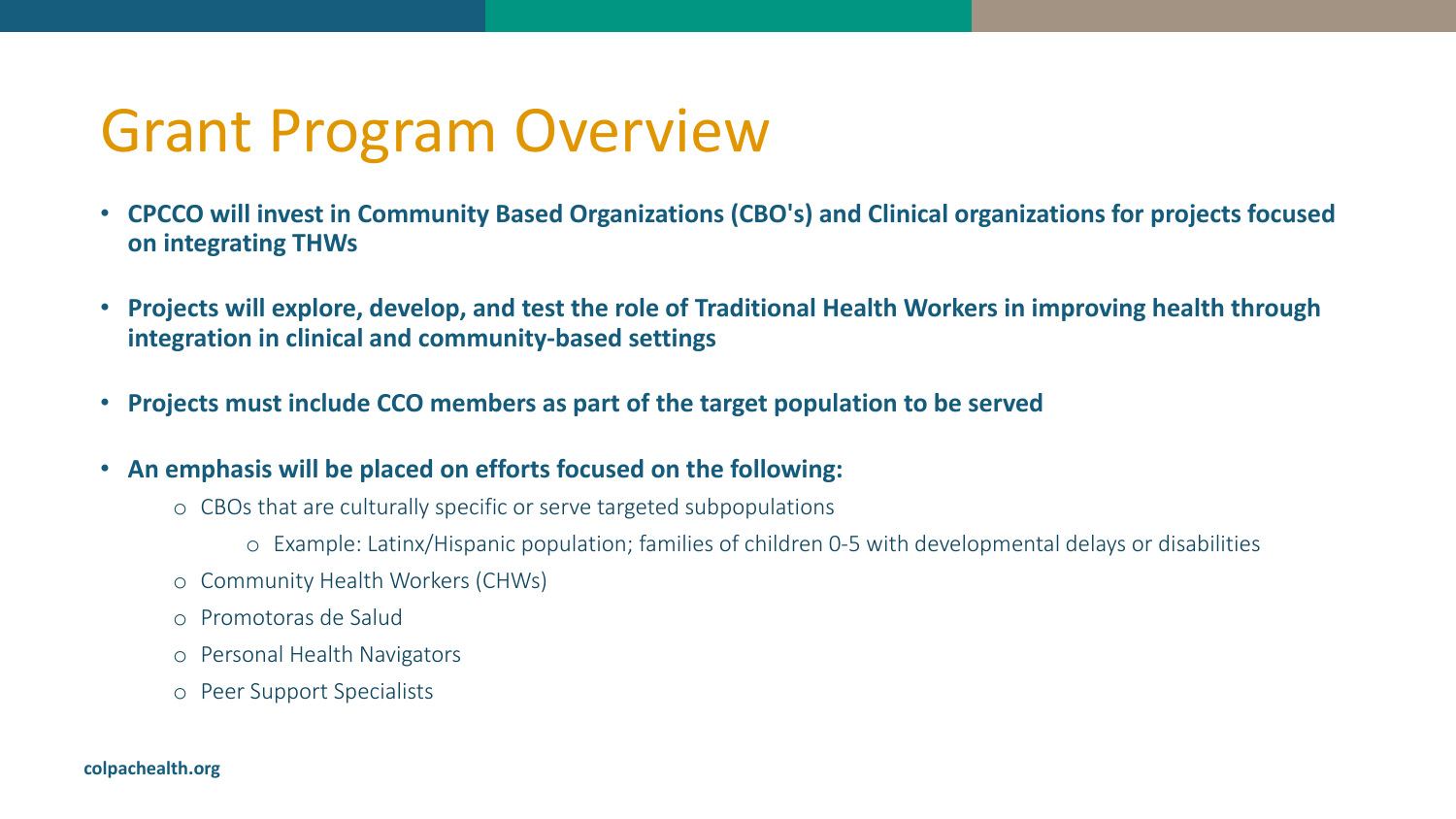#### Examples of Activities We are Looking to Support

THW activities such as care/health system navigation, outreach, education, culturally specific services, etc.

Infrastructure Development: Supervision requirements, clinical team training on scope of THWs, best practices, organizational culture supportive of THWs

Payment Sustainability: Exploration, development, pilot, and implementation of methodologies/glidepath to support program sustainability

Identification & implementation of best practices for documentation to track and report THW encounters, work and measure outcomes

THW workforce development: recruitment training, and certification (including OHA THW registry certification)

Activities related to COVID-19 response and recovery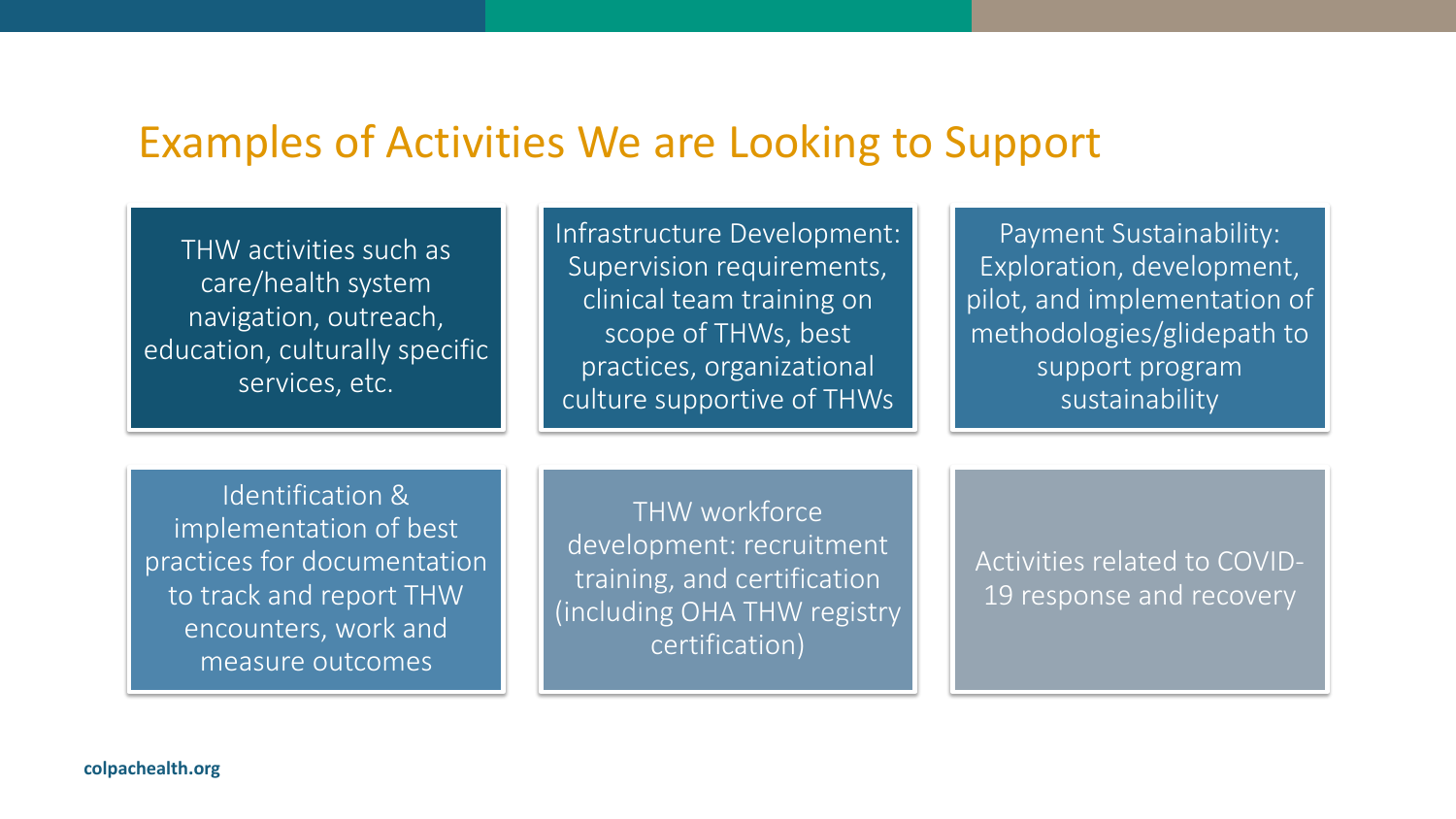### Grantee Activities

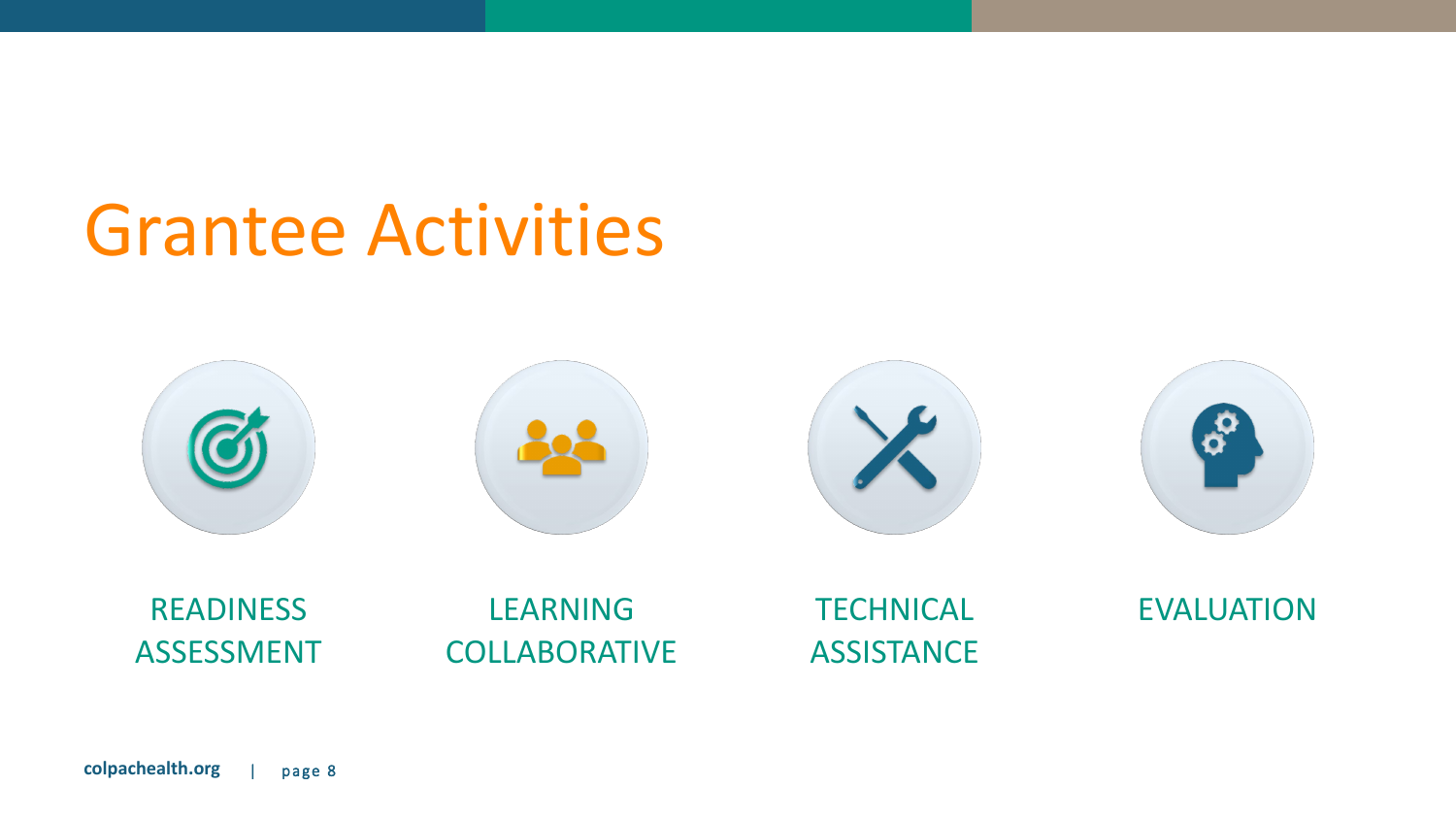## Key Dates (tentative)

- Dec. 6 Jan. 7: Letter of Interest submission period open
- Jan. 17 Feb. 11, 2022: Application period open
- Feb. 25, 2022: Grantees announced
- March 2022: Organizational readiness assessment
- June 2022: First Learning Collaborative